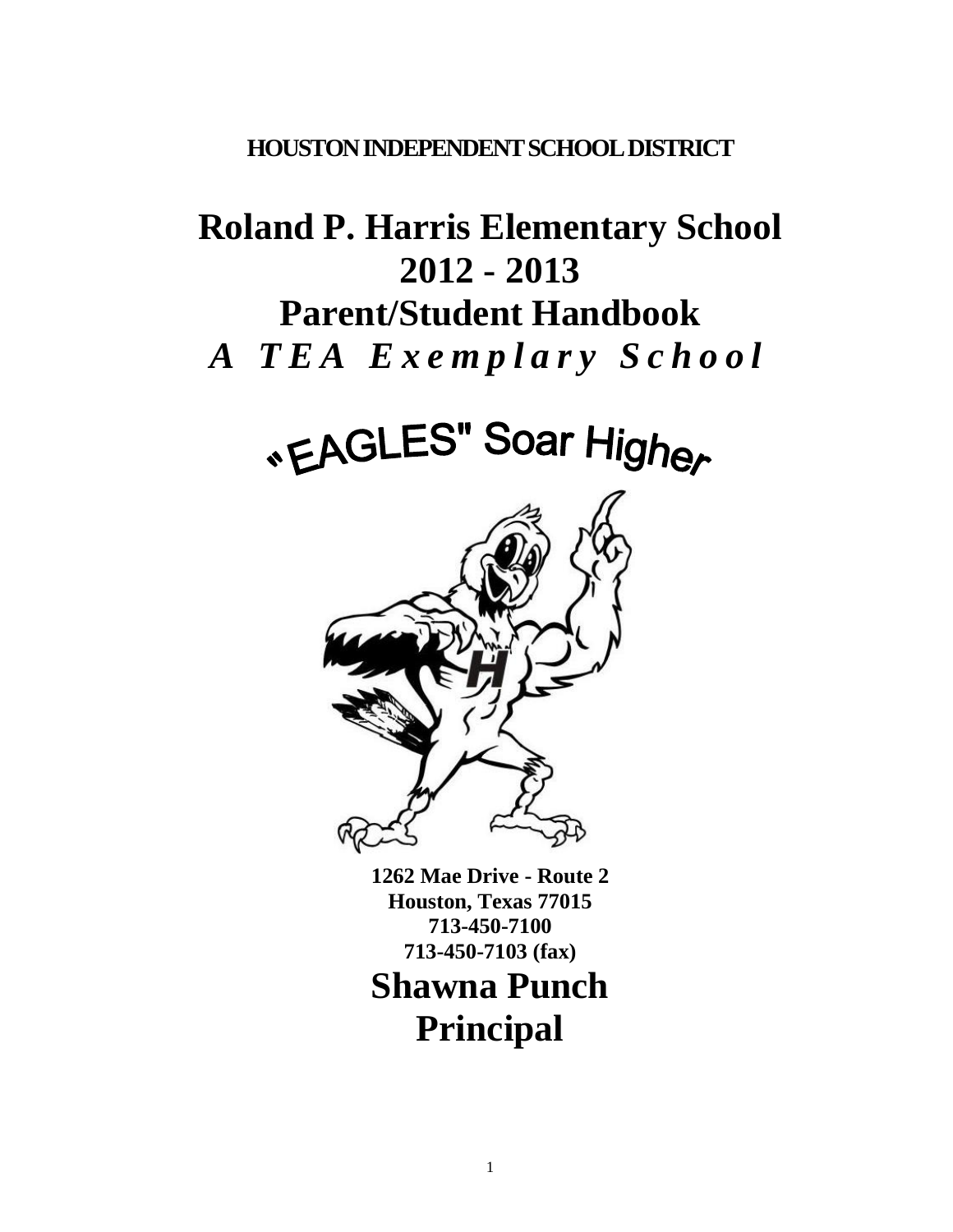# **Roland P. Harris Elementary**

#### **Mission Statement**

The Mission of Roland P. Harris Elementary School is to continuously provide a safe, positive learning environment and learning experiences necessary for children to function effectively in a highly technological and multicultural society. We will challenge all children to reach their maximum abilities.

> **School Colors** Blue and White

# **School Mascot**

Eagle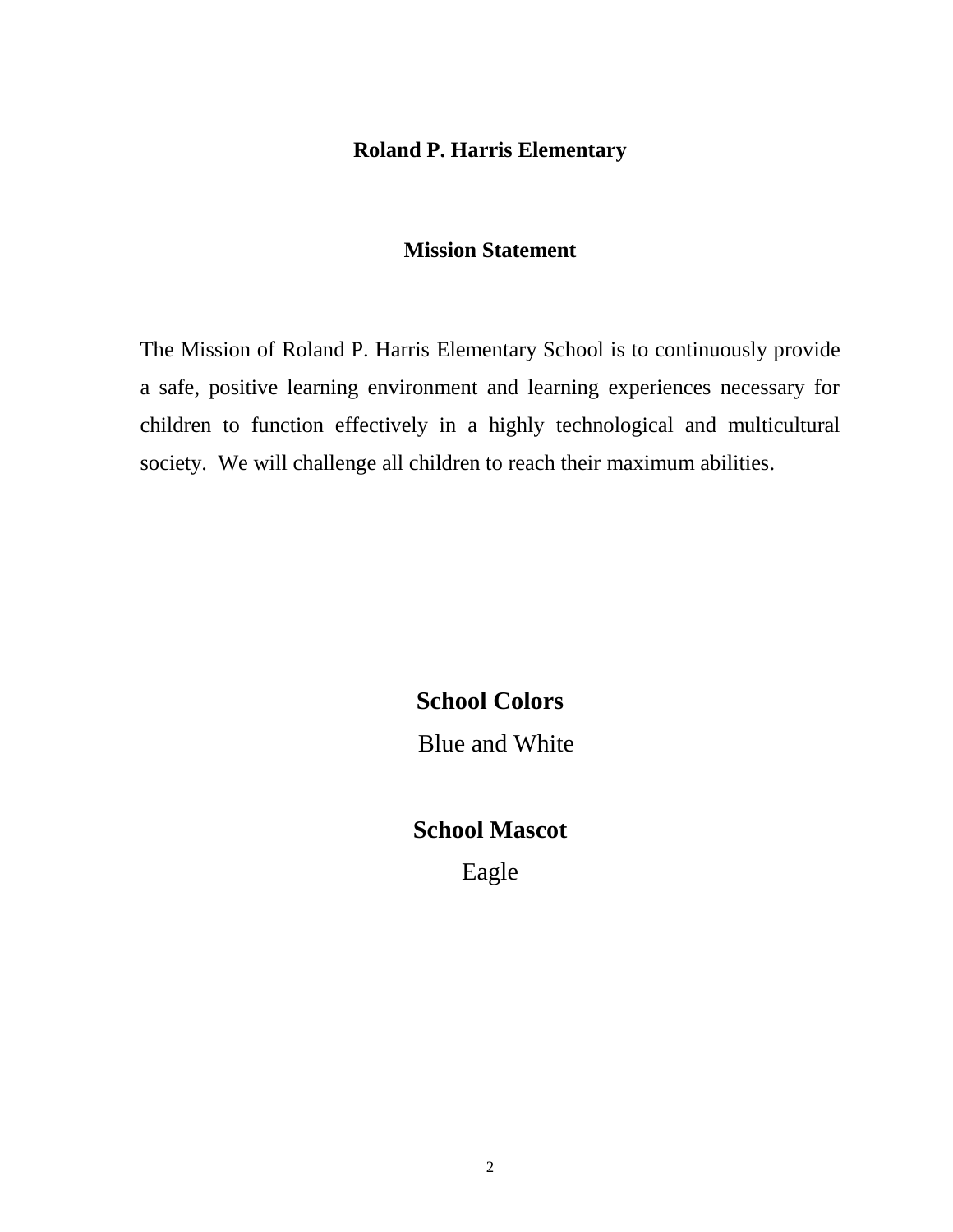# **School Hours**

7:45 a.m. to 3:00 p.m.

| September 3, 2012         | No School - Labor Day                  |
|---------------------------|----------------------------------------|
| September 17, 2012        | No School - Fall Holiday               |
| September 26, 2012        | Early Dismissal $-12:30$ p.m.          |
| October 24, 2012          | Early Dismissal $-12:30$ p.m.          |
| November 14, 2012         | Early Dismissal $-12:30$ p.m.          |
| November $21 - 23$ , 2012 | No School - Thanksgiving Break         |
| December $24 - 31$ , 2012 | No School - Winter Break               |
| January 1 - 4, 2013       | No School - Winter Break               |
| January 7, 2013           | No School - Teacher Prep Day           |
| January 21, 2013          | No School - Martin Luther King Jr. Day |
| January 30, 2013          | Early Dismissal $-12:30$ p.m.          |
| February 20, 2013         | Early Dismissal $-12:30$ p.m.          |
| March $11 - 15$ , 2013    | No School – Spring Break               |
| March 29, 2013            | No School - Spring Holiday             |
| May 27, 2013              | No School – Memorial Day               |

## **Early Dismissal Dates / Holiday Breaks Dates**

For a list of student holidays please see (2012-2013) School District calendar).

#### **Student Arrival & Dismissal**

School doors open at 7:15 am each day. The main office closes at 4:30 p.m. each day. There will be **no** supervision before 7:15 a.m. or after 3:30 p.m. According to the State Law, it is the school's responsibility to report incidents of unsupervised students routinely left before or after school hours.

**Walkers-** Students who walk to and from school should follow the designated route to and from school (via the freeway overpass and/or Mae to Market Street).

**Bus Riders-** Students who ride a bus will be supervised upon arrival and dismissal by campus personnel.

**Car Riders-** Car riders should be dropped off and picked up in the front driveway nearest the main office. The driveway nearest the freeway is for buses only. It is very dangerous to drop students off in the bus driveway because many times students cannot be seen.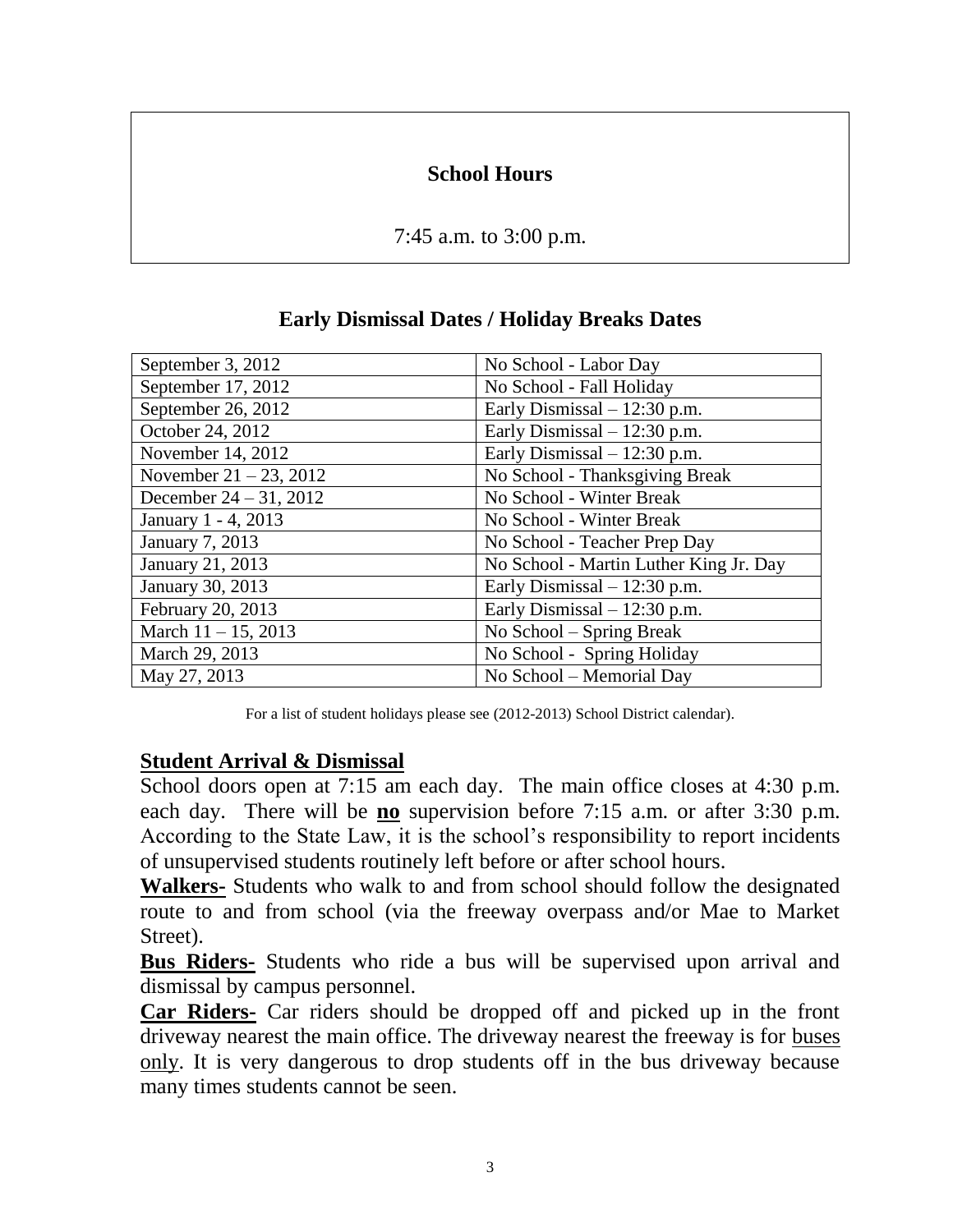# **Tardies**

Pre-Kindergarten to  $5<sup>th</sup>$  grade students are expected to be in class at 7:45 a.m. All students are required to go to the main office to receive a late slip if they are tardy.

All tardies are recorded daily. Action will be taken by the school to encourage students to arrive on time. The consequences will be as follows:

- 1<sup>st</sup> Tardy Students will be counseled by the office and a note will be sent home to be signed by the parent and returned by the student.
- $2<sup>nd</sup>$  Tardy The office staff will call the parent(s) to assist the students with being on time for school.
- $3<sup>rd</sup>$  Tardy The principal will request a meeting with the parent(s).

# **Absences**

A student must be present by 9:45 a.m. daily in order to be counted present. Texas State Law mandates that a child must be at a school function or in the school building at 9:45 a.m. or he/she will be counted absent.

Parents must send a written excuse the day the child returns to school. If a note is not sent within three days of returning to school, the absence is counted as unexcused. Please notify the school if your child will be absent.

# **Students with excused notes should take them directly to the main office.**

If a child is ill for more than a day, notify the school of the nature of the illness and when you expect the child to return to class. A doctor's note is needed after five consecutive days.

# **Early Departure of Students**

Parents may pick up their children for a doctor's appointment etc. Please send a note to your child's teacher if he/she needs to leave early. If another person needs to pick your child up, **we will need written permission from the parent** and valid identification. Otherwise, only the person or persons having signed the enrollment card will have authority to pick up the child.

# **NO STUDENT WILL BE RELEASED BETWEEN 2:45 P.M. AND 3:00 P.M EACH DAY.**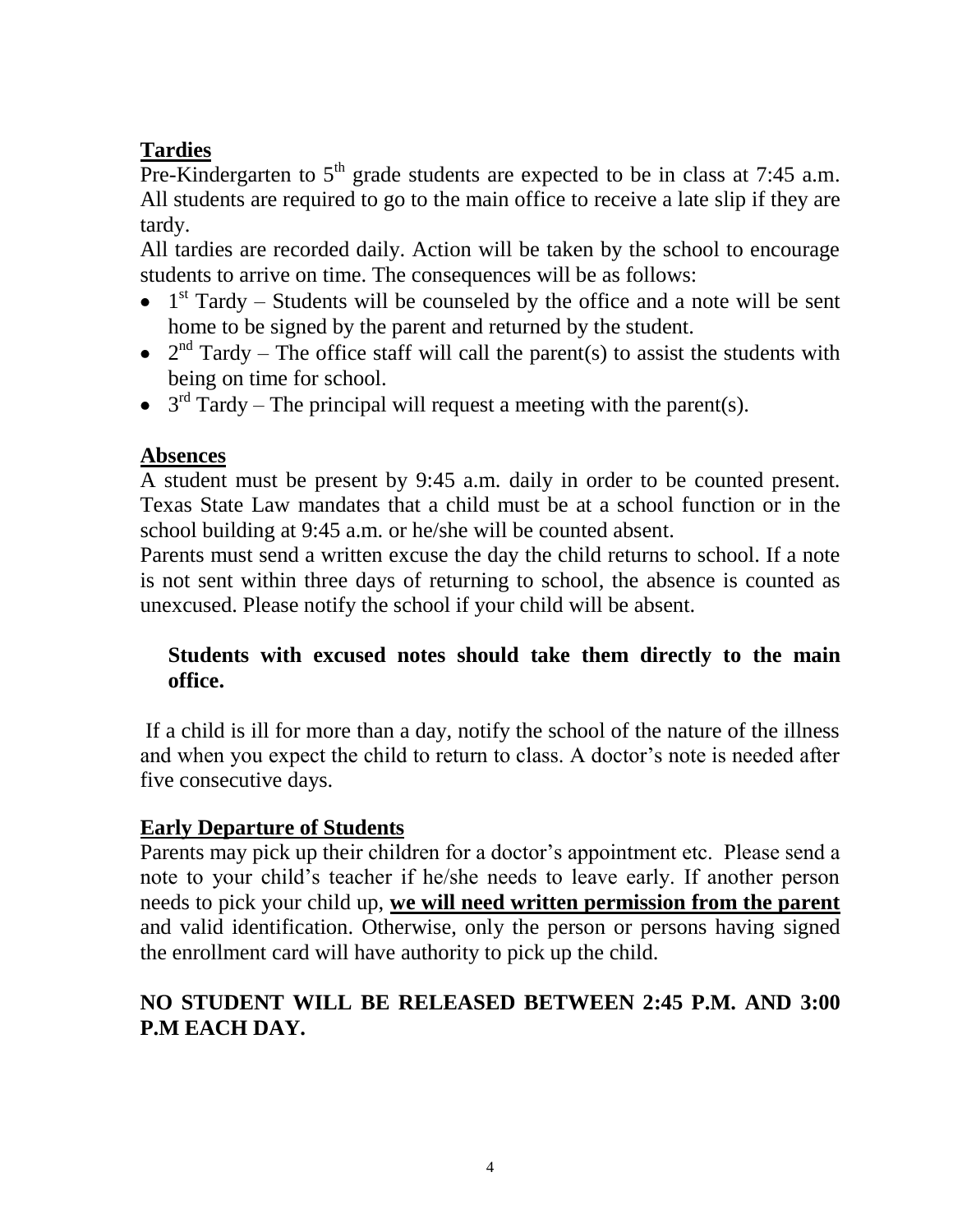# **Registration Card**

Each student will receive one enrollment card at the beginning of the school year. Please complete the enrollment card and return it as soon as possible. Be sure to include current home and work telephone numbers. Also, the name and the telephone number of a family member or a close friend. If the telephone number changes during the school year, please send the new number to the school's office and your child's teacher.

**Please be sure to keep emergency numbers in the student's file updated. Precious time may be lost in case an emergency occurs and parents can not be reached.** 

# **Withdrawals of Students**

If you know you will be moving, please notify the main office at 713-450-7100 before you come to withdraw your child. We will need to know the school to which your child will be transferring.

Transfers will be ready at the end of the school day after your request for withdrawal has been made.

# **Visitations**

You may visit Roland P. Harris Elementary throughout the school year, however, you are required to sign-in in the main office to register and wear the school badge on the top right or left side of your top outer wear. This must be done before you visit a classroom and/or any other area of the school campus.

**A valid picture identification is required**. RP Harris does use the school Raptor System to check the identification of all visitors. This is for the protection of the students and school personnel. Please arrange visiting time for observations and arrange conferences during non-instructional time.

# **Conferences**

There will be many occasions during the school year when it is necessary to meet with you regarding your child's progress in school. Teachers may request a conference or perhaps you may want to request one. Conferences will be scheduled during non-instructional periods. In order to insure an appointment, you may contact the teacher by calling the main office at 713-450-7100 before coming to school.

The principal is available for conferences by scheduled appointments only.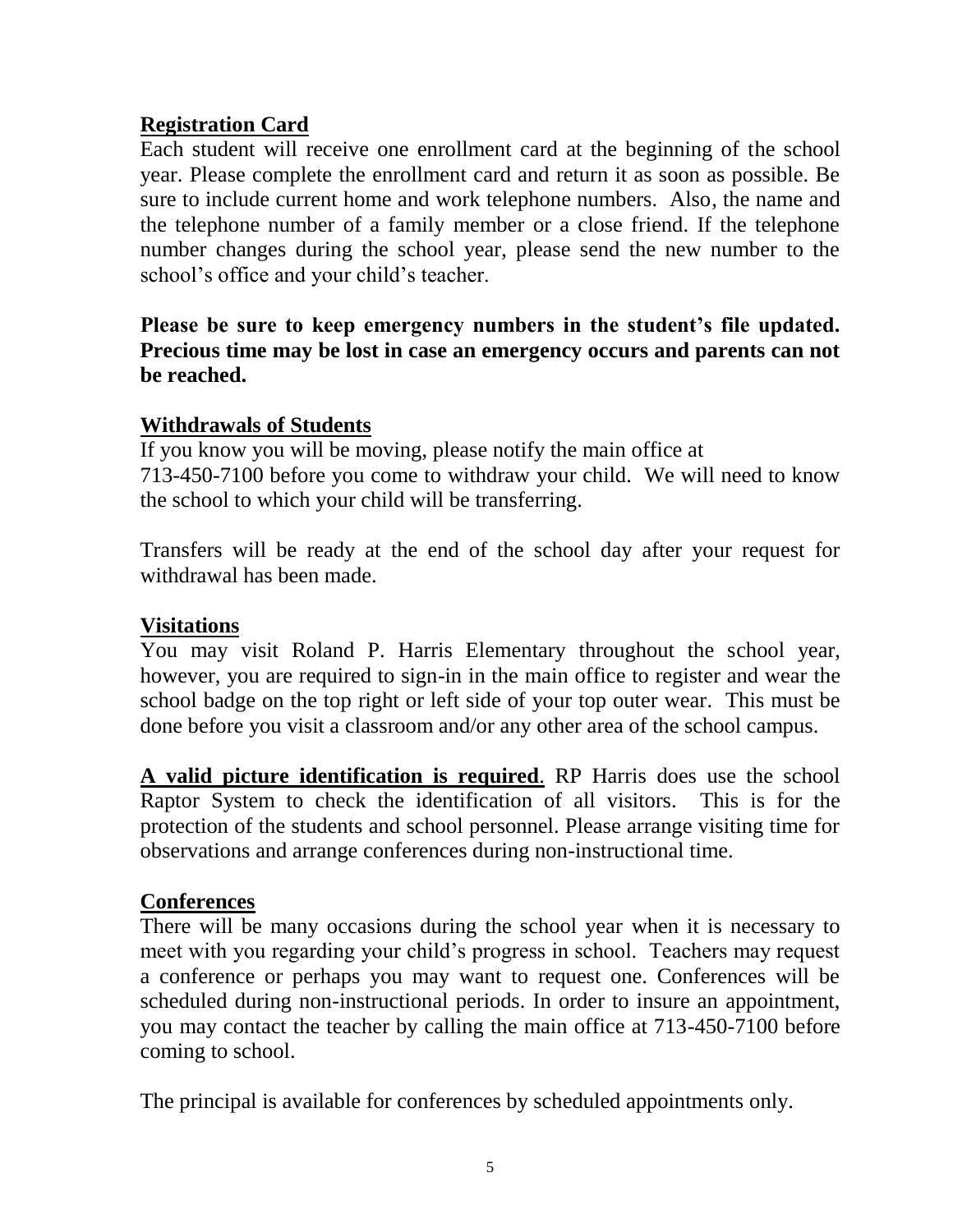# **Code of Conduct**

Parents will receive a discipline handbook entitled, "The Code of Student Conduct." The rules and regulations should be reviewed and all students should follow these rules.

All parents should sign the acknowledgment page in the discipline handbook and return it to the school.

## **Homework Policy**

Homework is very important. It is an extension of the learning that takes place in school. Homework provides practice and drill that reinforces classroom learning and can also provide opportunities for independent study, research and creative thinking. Parents may help their children by arranging a quiet, comfortable place for them to work and by checking completed assignments.

- 1) Homework will be given Monday through Thursday. If your child does not have homework at the specified time, please call your child's teacher at 713-450-7100.
- 2) Homework will only be given on Friday if there is a long term assignment or special project.
- 3) Homework packets will be given to students during extended holidays.

#### **Accelerated Reader Program**

Accelerated Reader Program is an important component of our school program; therefore, our school participates in accelerated reader everyday. Students use this time to enjoy reading their favorite book. By reading students earn points and receive prizes. This is a great incentive to get every child to read.

#### **Progress Reports**

If your child is experiencing serious difficulty in any subject, a progress report will be sent to you. Progress reports will be given the fourth week of each nineweek period or any time after the fourth week if the average falls below 70. This notice is to be signed by the parent or guardian with an indication for a conference date and returned to school by your child.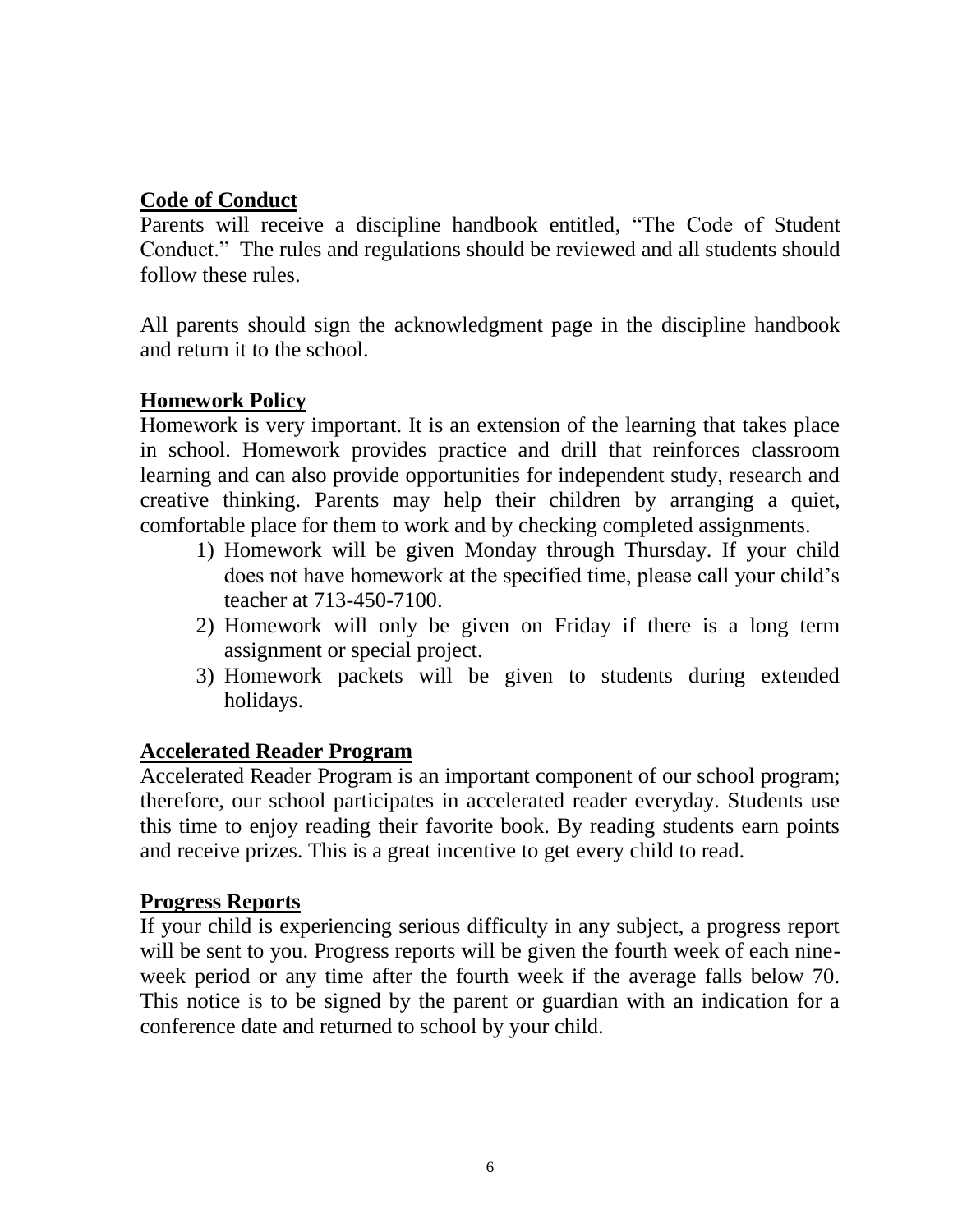#### **Report Cards**

At the end of each grading period, each student will receive a report card to demonstrate mastery of the grade level proficiencies. The report card dates are as follows:

Kinder –  $5^{\text{th}}$  Grade

| $1st$ nine-weeks |  |
|------------------|--|
| $2nd$ nine-weeks |  |
| $3rd$ nine-weeks |  |
| $4th$ nine-weeks |  |

October 26, 2012 January 11, 2013 March 28, 2013 June 6, 2013

Pre-Kinder

| 1 <sup>st</sup> twelve-weeks |
|------------------------------|
| $2nd$ twelve-weeks           |
| $3rd$ twelve-weeks           |

November 16, 2012 March 1, 2013 June 6, 2013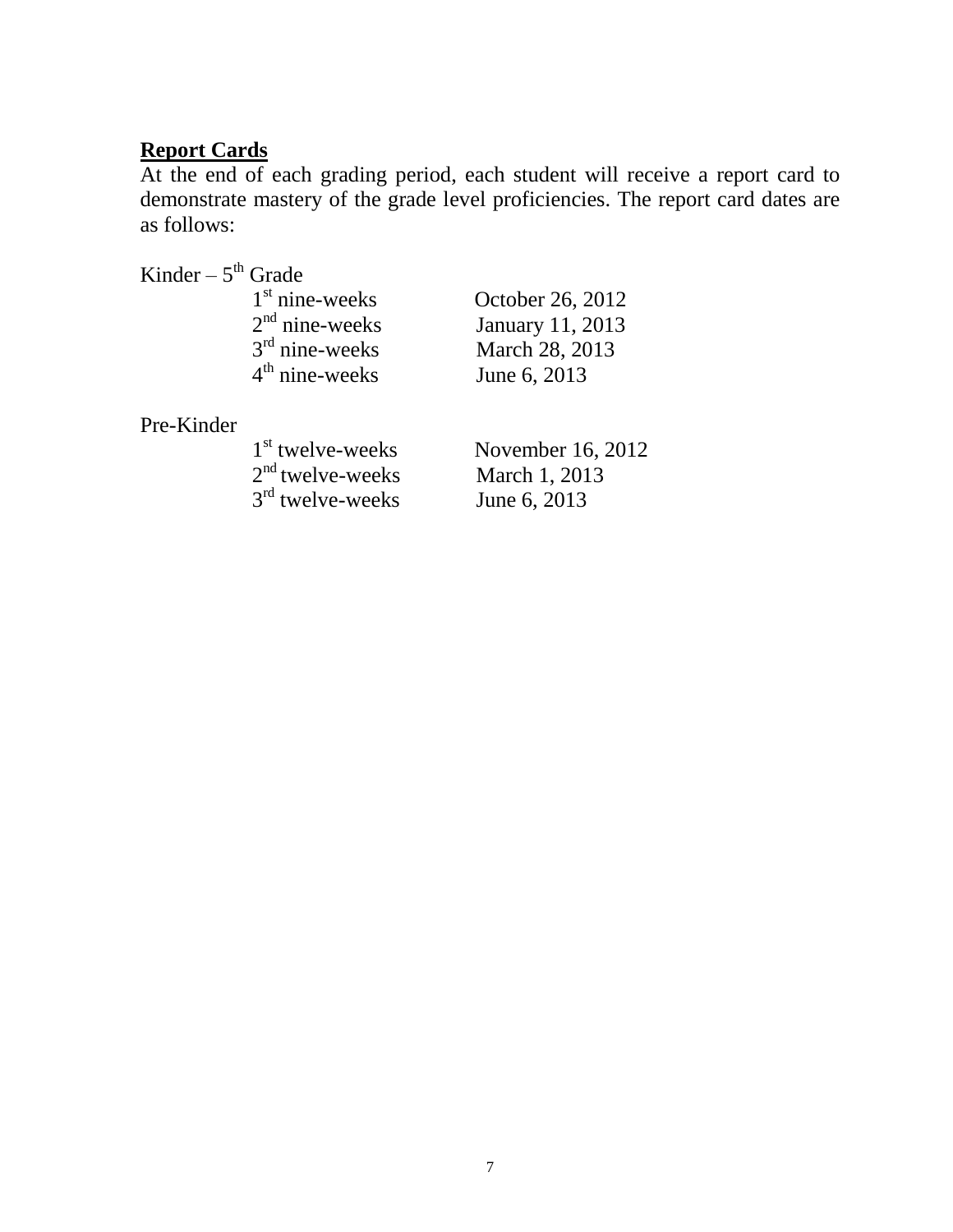# **DISCIPLINARY MANAGEMENT PLAN**

# **ROLAND P. HARRIS ELEMENTARY 2012 - 2013**

The Disciplinary Plan was developed to enhance a safe and enjoyable learning environment at R. P. Harris Elementary.

In addition to the **STUDENT CODE OF CONDUCT** and classroom rules, R.P. Harris has School Wide Rules, Cafeteria Rules and Restroom Rules. The expectations of these rules are one in the same and that is to have a quality educational program free of disruptions that interfere with the educational process.

The goal of our school is to have a safe and conducive learning environment for **all** our students. We have set forth rules that can be easily remembered and followed by our student body. We encourage students to make good decisions and to be self-disciplined in their actions.

The following are rules for specific areas in our school:

#### **SCHOOL WIDE RULES**

#### **ZERO TOLERANCE FOR VIOLATING THE STUDENT CODE OF CONDUCT**

- Respect others and their property
- Walk on the right hand side of the hallway
- Use a hall pass when leaving the classroom
- Hallways and walkways are quiet zones
- Follow the school dress code

#### **CAFETERIA RULES:**

- Talk softly in the cafeteria
- After eating, clean your area
- Only non-carbonated drinks are allowed
- Ask permission to leave the table
- Go through the lunch/snack line only once
- No running, throwing or disrespecting yourself and others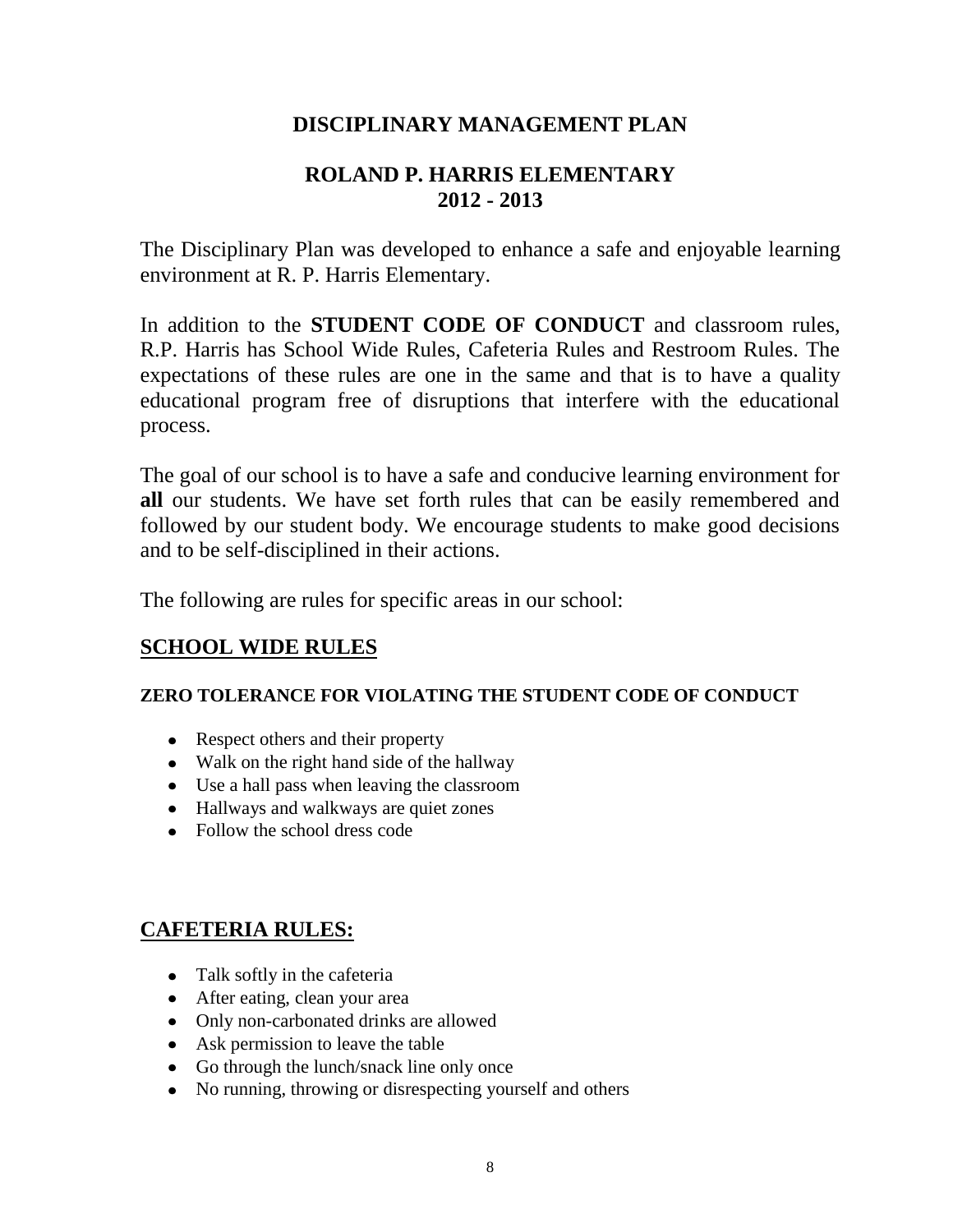#### **RESTROOM RULES**:

- Respect privacy one person per stall
- Close doors quietly
- Use toilets properly and flush after use
- Keep the restroom clean and the floor dry
- Put all litter in the trash can and toilet tissue in the commode

#### **CLASS RULES:**

The classroom rules (Conduct Chart) are as follows:

- 1. Be polite and courteous use good manners.
- 2. Follow directions and complete work.
- 3. Raise hand before speaking or leaving seat.
- 4. Bring all needed materials to school and be ready to work.
- 5. Respect your own and other people's property.

#### **REWARDS**

- 1. Smile or pat
- 2. Verbal praise
- 3. Stickers or awards
- 4. Personal notes or calls to parents
- 5. Special privileges

#### **CONSEQUENCES**

- 1. Warning
- 2. Check by name loss of privileges
- 3. Two checks by name communication with parents
- 4. Three checks by name conduct grade lowered
- 5. Serious violations sent to the office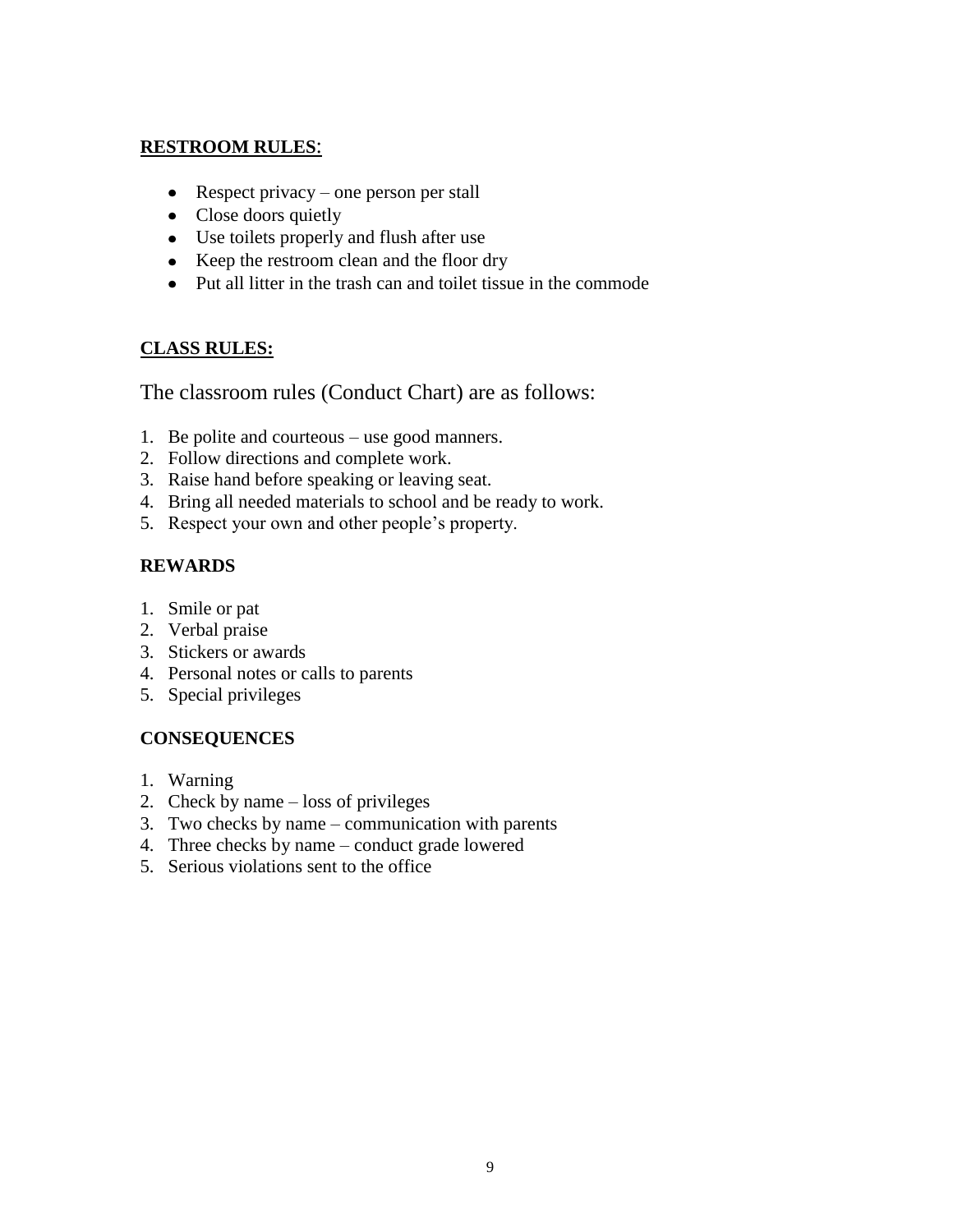# **Student Dress Code** (Adopted by: SDMC)

The 2012 - 2013 dress code may be purchased at any store

(Fiesta, Wal-Mart, etc) that sells them. In the interest of health, safety and economics we have adopted specific guidelines concerning dress and personal grooming. (Clothes must fit properly no tight fitting, low riders…)

# **The Official Uniform:**

The uniform that will be worn is:

- Solid White, Red or Blue Collar Shirt
- R.P. Harris School Spirit Shirt
- Navy Blue, Khaki Bottoms
- V-neck pleated jumpers for girls
- The only shorts that may be worn are standardized uniform shorts, skirts and skorts (**worn to the knee**)

**Tank tops, tube tops, thin (spaghetti) strap shirt, short shirts, and short shorts are not to be worn to school.**

#### **Hair:**

Hair needs to be cleaned and well groomed so that it does not interfere with normal vision. No shaved designs or unnatural color are permitted.

#### **Shoes and Socks:**

Closed in, rubber sole shoes- no sandals

A basic black, blue, brown or white shoe / tennis shoe may be worn with rubber sole.

#### **Flip-flop, Heelie skate shoes, and sandals are not to be worn to school.**

**Jewelry:** There should be no expensive jewelry or large medallions worn to school. Boys are not permitted to wear earrings. Girls' earrings should be small- no large hoops (no larger than a dime).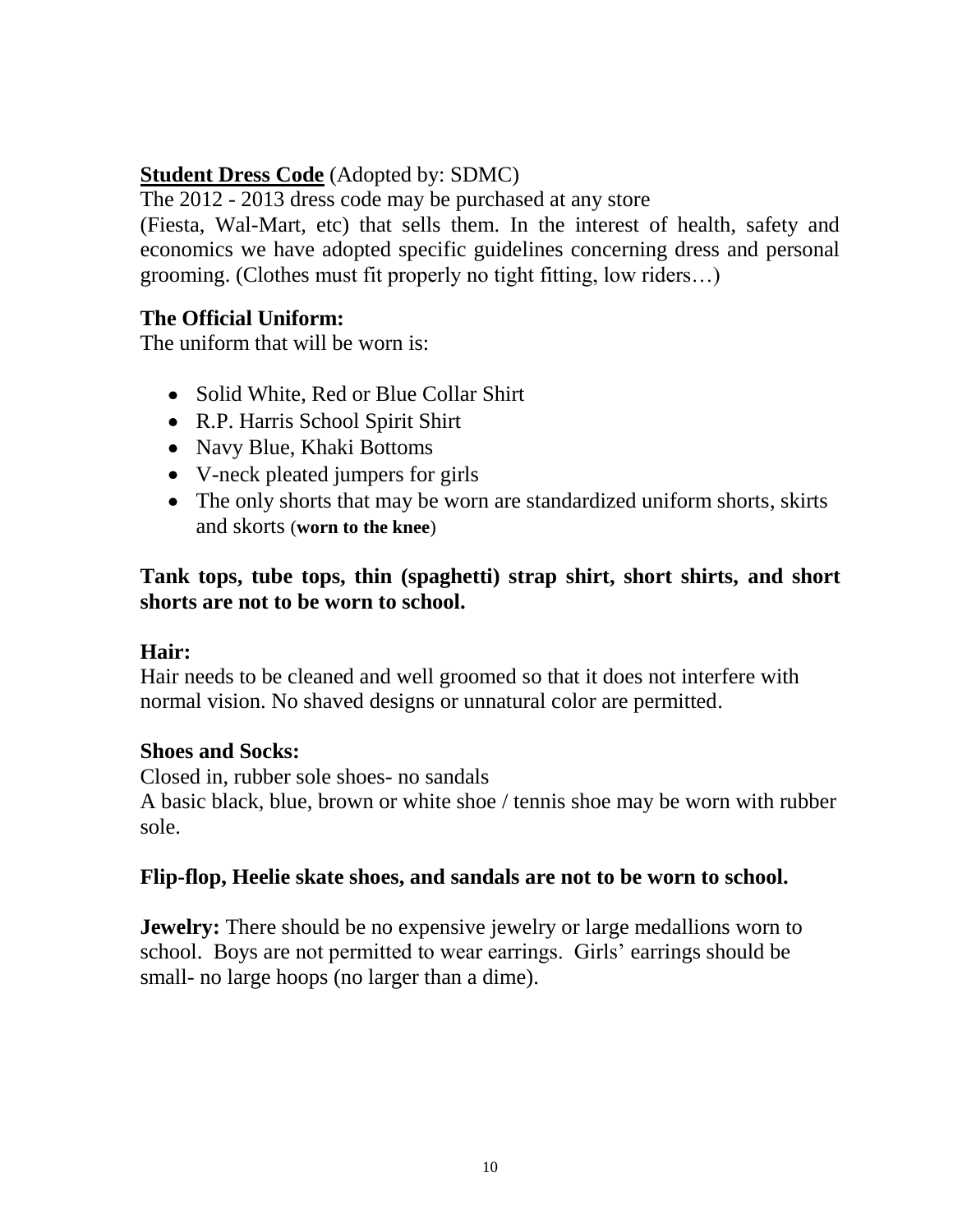# **Student / Parent Complaints**

Students or parents who have complaints should bring the matter up with the teacher. If the outcome of that discussion is not satisfactory, the student and/or parents who have a complaint should contact the principal. Complaints or concerns regarding handicapped students should be brought to the Special Education chairperson. Students or parents with other type of complaints should contact the principal.

The Houston Independent School District Parent Center is also responsible for providing parents and community members with assistance in addressing concerns, issues and conflicts. Our parent liaisons are available to listen to concerns and help to resolve them through the proper district policies, procedures and personnel. You may contact the Parent Center by calling 713- 556-7121.

# **Textbooks**

The student is responsible for payment of his/her lost textbooks. If he/she is financially unable to meet this debt, a payment schedule may be set up. Fines will be assessed for damaged textbooks. Fees for damages are determined by the textbook clerk or the principal based on a percent of the price of the textbook. Minor damages 5% to 10%, moderate damage 25% to 50% and severe (up too unusable) damage 50% to 100% of the actual price of the textbook. Overall the student, parent, or guardian is responsible for 1) reimbursing the school for any damage to or loss of textbooks issued to the student, 2) returning all textbooks at year-end, 3) keeping textbooks covered. (Fines may also be assessed to students with uncovered textbooks.)

# **Lost and Found**

To help prevent the loss of your child's personal items, please place his/her first and last name on these items (lunch kits, supplies and clothing). You or your child may check periodically for lost items. The Lost and Found is located in the school cafeteria on the right as you enter through Howard Hall cafeteria doors. Periodically, all unclaimed items are donated to charity organizations.

# **Pre-Paid Lunches**

Parents may pre-pay for lunch either on-line or with the school secretary. The school is not allowed to take checks. Cash or money orders are accepted.

#### The website is **https://www.parentonline.net/Public/Login.aspx.**